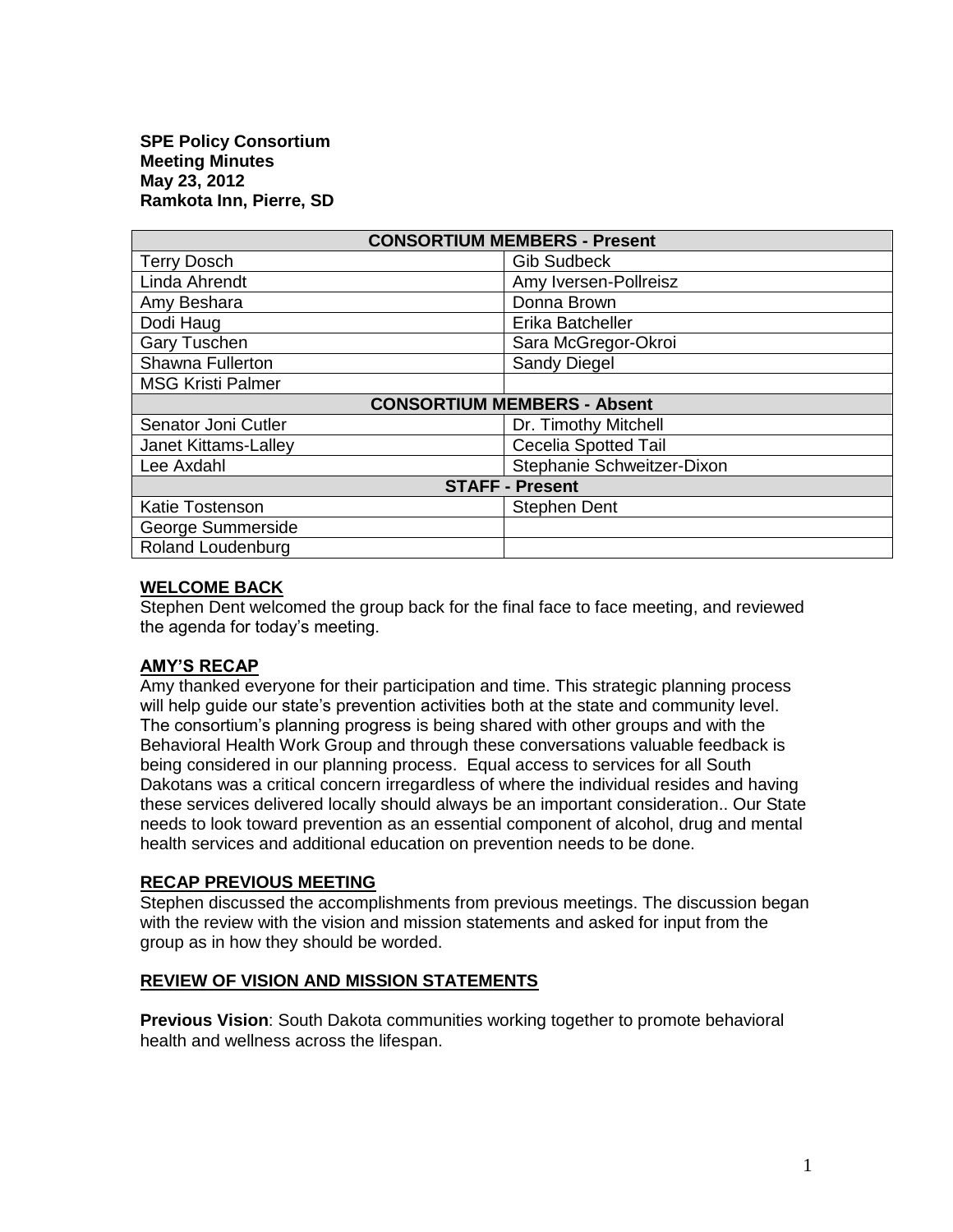**Previous Mission**: Create and sustain a state-wide behavioral health prevention system based on community needs that focuses on promotion, prevention, early intervention, linkages to treatment, and recovery support though evidence-based programs/ promising practices.

*Group members shared their ideas regarding word changes to develop the final statements.* 

**Final Vision Statement:** South Dakota communities working together to promote behavioral health and wellness across the lifespan.

**Final Mission Statement** Create and sustain a statewide prevention system promoting mental health and preventing mental and substance use conditions through evidencebased programs and promising practices.

# **DEVELOP GOALS**

Stephen facilitated a lengthy discussion related to goals, objectives, strategies and activities. This included a discussion to identify terminology the group was comfortable with.

The following goals were developed from the group:

- **Goal 1:** Ensure access to a prevention system to support behavioral health and wellness and reduce substance use disorders.
- **Goal 2:** Foster alignment of prevention strategies at a state level and system integration at the regional and local levels.
- **Goal 3:** Improve behavioral health outcomes through evidence-based programs/promising practices as determined by community need
- **Goal 4:** Measure behavioral health outcomes of evidence-based programs/promising practices

Stephen explained the purpose of goals, each should be considered a benchmark to aim for and something that is not measurable.

### **DEVELOP OBJECTIVES**

Stephen facilitated a discussion and asked the members to work in small groups and develop suggested wording for objectives.

Each small group shared the objectives that they developed for each goal, group objectives follow:

# **Goal 1:**

- **Objective 1:** Develop, implement and sustain promotion and primary prevention practices, programs and activities
- **Objective 2:** Develop, implement and sustain early intervention strategies and the process to link to appropriate services.
- **Objective 3:** Develop, implement and sustain recovery supports.

**Goal 2:**

- **Objective 1:** Facilitate community planning and development for a comprehensive integrated prevention system.
- **Objective 2:** Coordinate and enhance prevention services